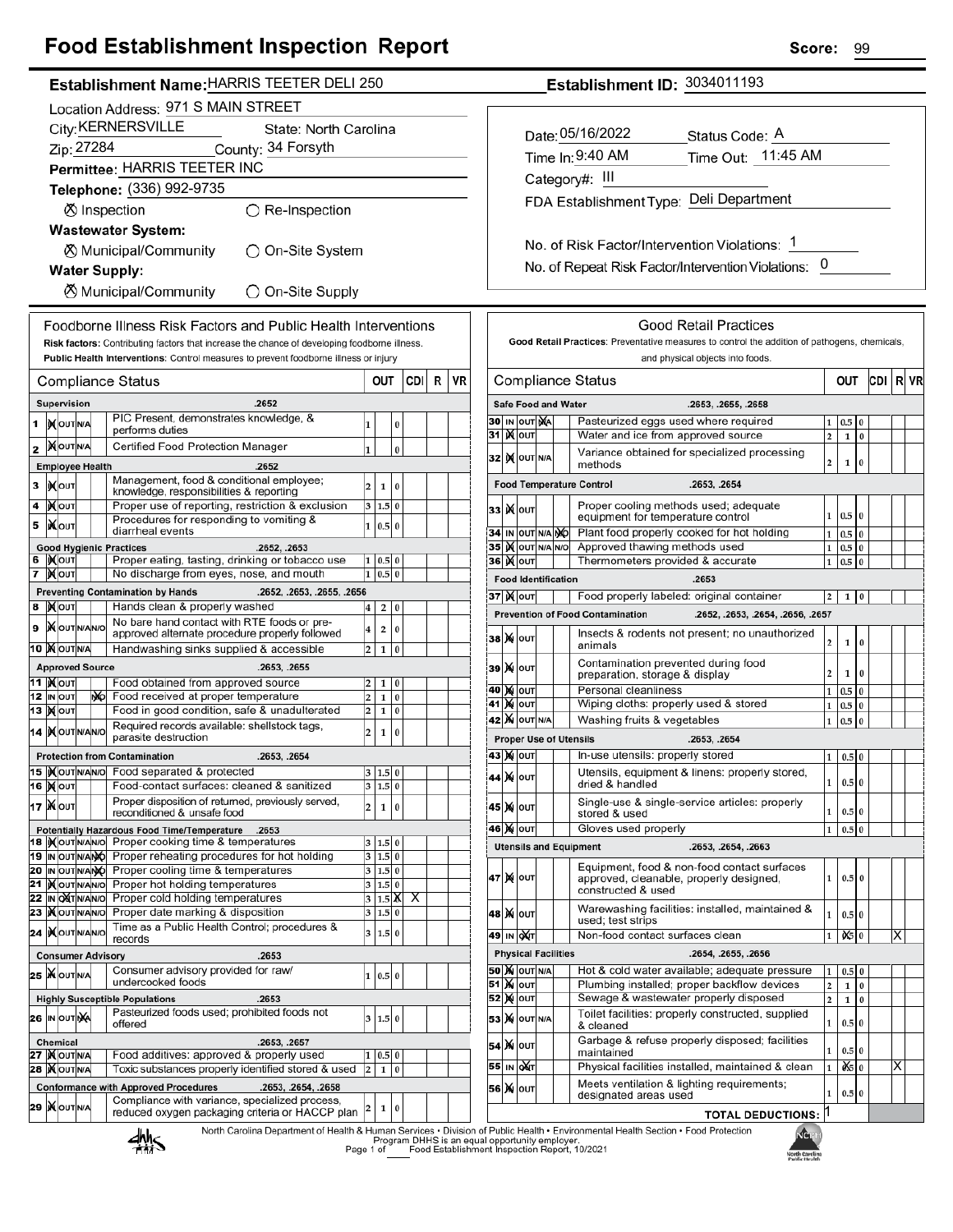# Comment Addendum to Food Establishment Inspection Report

| Establishment Name: HARRIS TEETER DELI 250                                                                                                         | Establishment ID: 3034011193                                                                                           |  |  |  |  |  |  |  |
|----------------------------------------------------------------------------------------------------------------------------------------------------|------------------------------------------------------------------------------------------------------------------------|--|--|--|--|--|--|--|
| Location Address: 971 S MAIN STREET<br>City: KERNERSVILLE<br>State: <sup>NC</sup>                                                                  | Date: 05/16/2022<br>$ \mathsf{X} $ Inspection $\Box$ Re-Inspection<br>Comment Addendum Attached?   X<br>Status Code: A |  |  |  |  |  |  |  |
| County: 34 Forsyth<br>Zip: 27284                                                                                                                   | Water sample taken? $\Box$ Yes $\boxed{x}$ No Category #: III                                                          |  |  |  |  |  |  |  |
| Wastewater System: $\boxtimes$ Municipal/Community $\Box$ On-Site System<br>Water Supply: $\overline{x}$ Municipal/Community $\Box$ On-Site System | Email 1:                                                                                                               |  |  |  |  |  |  |  |
| Permittee: HARRIS TEETER INC                                                                                                                       | Email 2:                                                                                                               |  |  |  |  |  |  |  |
| Telephone: (336) 992-9735                                                                                                                          | Email $3:$                                                                                                             |  |  |  |  |  |  |  |
| <b>Temperature Observations</b>                                                                                                                    |                                                                                                                        |  |  |  |  |  |  |  |

|                   | Effective January 1, 2019 Cold Holding is now 41 degrees or less |             |                                   |                                |                    |          |      |  |  |
|-------------------|------------------------------------------------------------------|-------------|-----------------------------------|--------------------------------|--------------------|----------|------|--|--|
| Item<br>hot water | Location<br>3 comp                                               | Temp<br>138 | Item<br>roast beef                | Location<br>sandwich make unit | Item<br>Temp<br>40 | Location | Temp |  |  |
| hot water         | 3 comp Bakery                                                    | 135         | cheese                            | sandwich make unit             | 40                 |          |      |  |  |
| sanitizer quat    | 3 comp Bakery                                                    | 200         | turkey                            | sandwich make unit             | 43                 |          |      |  |  |
| sanitizer quat    | 3 comp                                                           | 200         | ham                               | sandwich make unit             | 40                 |          |      |  |  |
| ambient air       | front self-service cooler sushi                                  | 34          | tomato                            | sandwich make unit             | 38                 |          |      |  |  |
| ambient air       | front self-service cooler deli                                   | 36          | turkey                            | sandwich reach in              | 40                 |          |      |  |  |
| ambient air       | front self-service cooler Boar's 36<br>Head                      |             | sushi                             | front self service cooler      | 39                 |          |      |  |  |
| ambient air       | reach in cooler sushi                                            | 34          | pizza sauce                       | pizza make unit                | 39                 |          |      |  |  |
| ambient air       | reach in cooler sandwich                                         | 36          | sausage                           | pizza make unit                | 39                 |          |      |  |  |
| shrimp            | sushi make unit                                                  | 40          | cheese                            | pizza make unit                | 40                 |          |      |  |  |
| crab              | sushi make unit                                                  | 40          | cheese                            | pizza reach in                 | 40                 |          |      |  |  |
| cream cheese      | sushi make unit                                                  | 38          | CFMP Johnny<br><b>Blackwelder</b> | 07/05/2023                     | 0                  |          |      |  |  |
| crab mix          | sushi reach in cooler                                            | 40          |                                   |                                |                    |          |      |  |  |
| cheese            | walk in cooler #1                                                | 38          |                                   |                                |                    |          |      |  |  |
| chicken nug       | walk in cooler #1                                                | 38          |                                   |                                |                    |          |      |  |  |
| roast beef        | walk in cooler #1                                                | 40          |                                   |                                |                    |          |      |  |  |
| ribs              | walk in cooler #2                                                | 39          |                                   |                                |                    |          |      |  |  |
| sushi rice        | pH 3.98                                                          | 0           |                                   |                                |                    |          |      |  |  |
| chicken           | final cook                                                       | 180         |                                   |                                |                    |          |      |  |  |
| pork              | final cook                                                       | 180         |                                   |                                |                    |          |      |  |  |
|                   |                                                                  |             |                                   |                                |                    |          |      |  |  |

| Person in Charge (Print & Sign): Harry                                                                                                                                                                                                                                                                                              | First | Hankins | Last |  |  |  |  |
|-------------------------------------------------------------------------------------------------------------------------------------------------------------------------------------------------------------------------------------------------------------------------------------------------------------------------------------|-------|---------|------|--|--|--|--|
|                                                                                                                                                                                                                                                                                                                                     | First |         | Last |  |  |  |  |
| Regulatory Authority (Print & Sign): John                                                                                                                                                                                                                                                                                           |       | Dunigan |      |  |  |  |  |
| REHS ID: 3072 - Dunigan, John<br>Verification Required Date:                                                                                                                                                                                                                                                                        |       |         |      |  |  |  |  |
| REHS Contact Phone Number: (336) 703-3128<br>North Carolina Department of Health & Human Services<br>• Food Protection Program<br><b>Environmental Health Section</b><br>● Division of Public Health<br>$\frac{1}{2}$<br>DHHS is an equal opportunity employer.<br>Food Establishment Inspection Report, 10/2021<br>Page 1 of _____ |       |         |      |  |  |  |  |